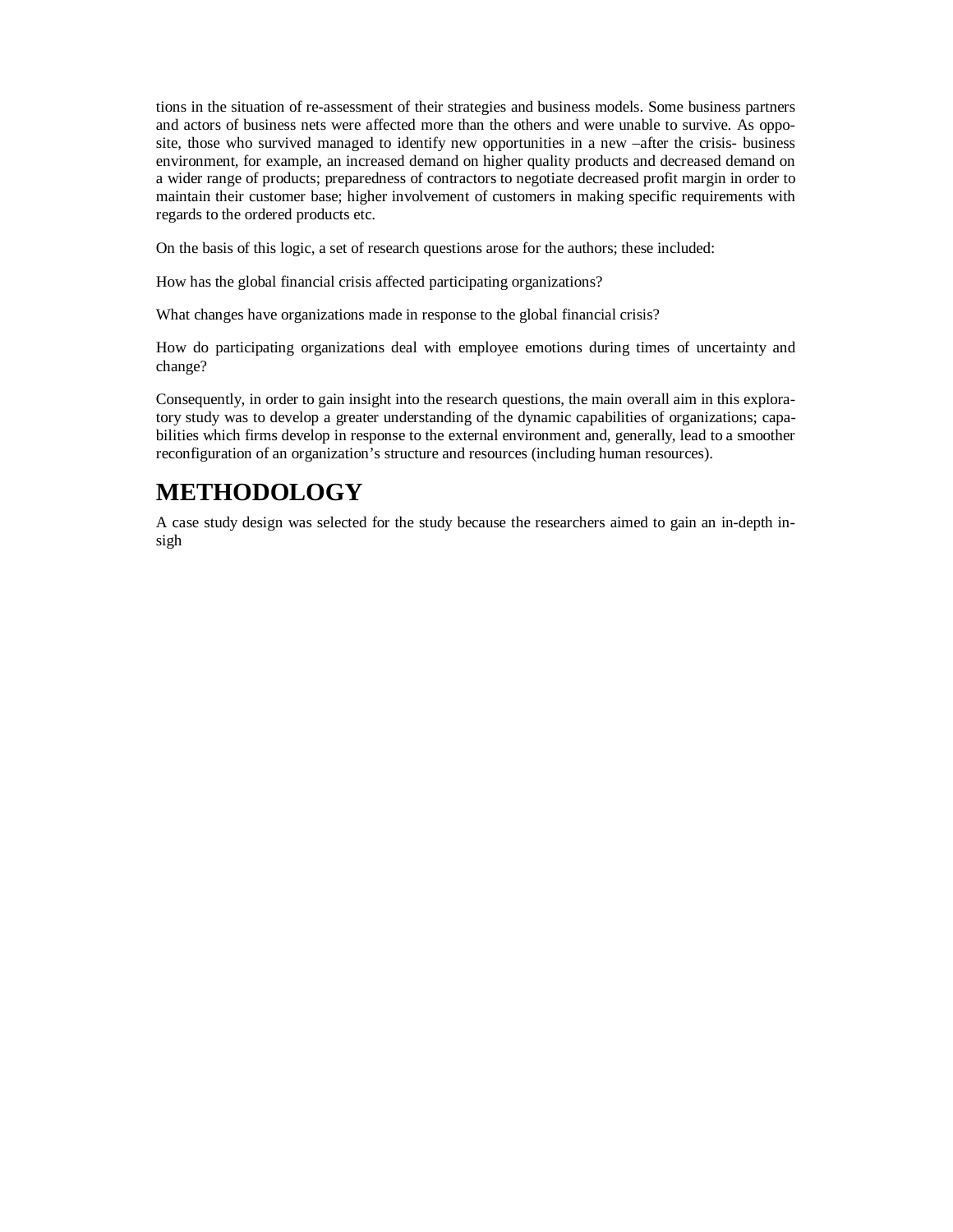words), links (codes) and categories (main themes). A most significant ethical issue in the study was the need to ensure participant anonymity and confidentiality as some data might contain sensitive or strategic information. Therefore, no identifying information appeared on or was requested in the survey and participation was voluntary. Consent to participate was assumed when an employee returned the survey and all hard-copy or e-mailed surveys were returned directly to the researchers. The Curtin University Human Research Ethics Committee had approved the study as being managed according to its guidelines.

# **RESEARCH FINDINGS**

As shown in Exhibit 1, the research participants comprised both females and males with more males as expected in senior positions in organisations. The ages of participants was spread from the twenties to over fifty years of age with the largest group being in the 40-49 years range.

| <b>Exihibit 1. Participant' Gender and Age.</b>    |         |   |  |
|----------------------------------------------------|---------|---|--|
| Characteristic<br><b>Variable</b><br><b>Number</b> |         |   |  |
| Gender                                             | Female  |   |  |
|                                                    | Male    |   |  |
| Age                                                | $20-29$ |   |  |
|                                                    | 30-39   | 3 |  |
|                                                    | 40-49   | 4 |  |
|                                                    | $50+$   |   |  |

Similarly, there was a range of industries represented in the survey, as shown in Exhibit 2, the advantage being that, in an exploratory study there was the potential for a variety of relevant responses. Exhibit 3 was used to present specific information regarding the participants' position and time employed in their organisation. A strong majority of participants held upper management positions and had been in their current job for less than three years, even though they had spent from less than three to more than 10 years in the organisation.

When asked about the effects of the global financial crisis on their organisation, all respondents reported a degree of 'downturn'. However, they reported that the 'downturn' varied; e.g., it was Slight (3), Moderate (4) or Significant (3). As shown in Exhibit 4, the economic downturn factors tended to be evenly divided between the categories of finance and work performance, although 20% of the participants' responses related to effects related to 'customers'.

| <b>Exihibit 2. Participant' Industry</b>   |                                                                     |               |
|--------------------------------------------|---------------------------------------------------------------------|---------------|
| Industry<br><b>Focus</b>                   |                                                                     | <b>Number</b> |
| <b>Mining</b>                              | Iron Ore                                                            |               |
| Electricity, Gas, Water & Waste Services   | Water & Waste<br>Water, Waste & Drainage<br><b>Energy Logistics</b> |               |
| <b>Construction</b>                        | Concrete Manufacture                                                |               |
| <b>Retail Trade</b>                        | Hardware                                                            |               |
| <b>Transport, Postal &amp; Warehousing</b> | Rail Engineer                                                       |               |
| <b>Financial and Insurance Services</b>    | Banking<br><b>Retail Banking</b>                                    |               |
| <b>Health Care &amp; Social Assistance</b> | Aged, Disabled, Ill & Infirm Care                                   |               |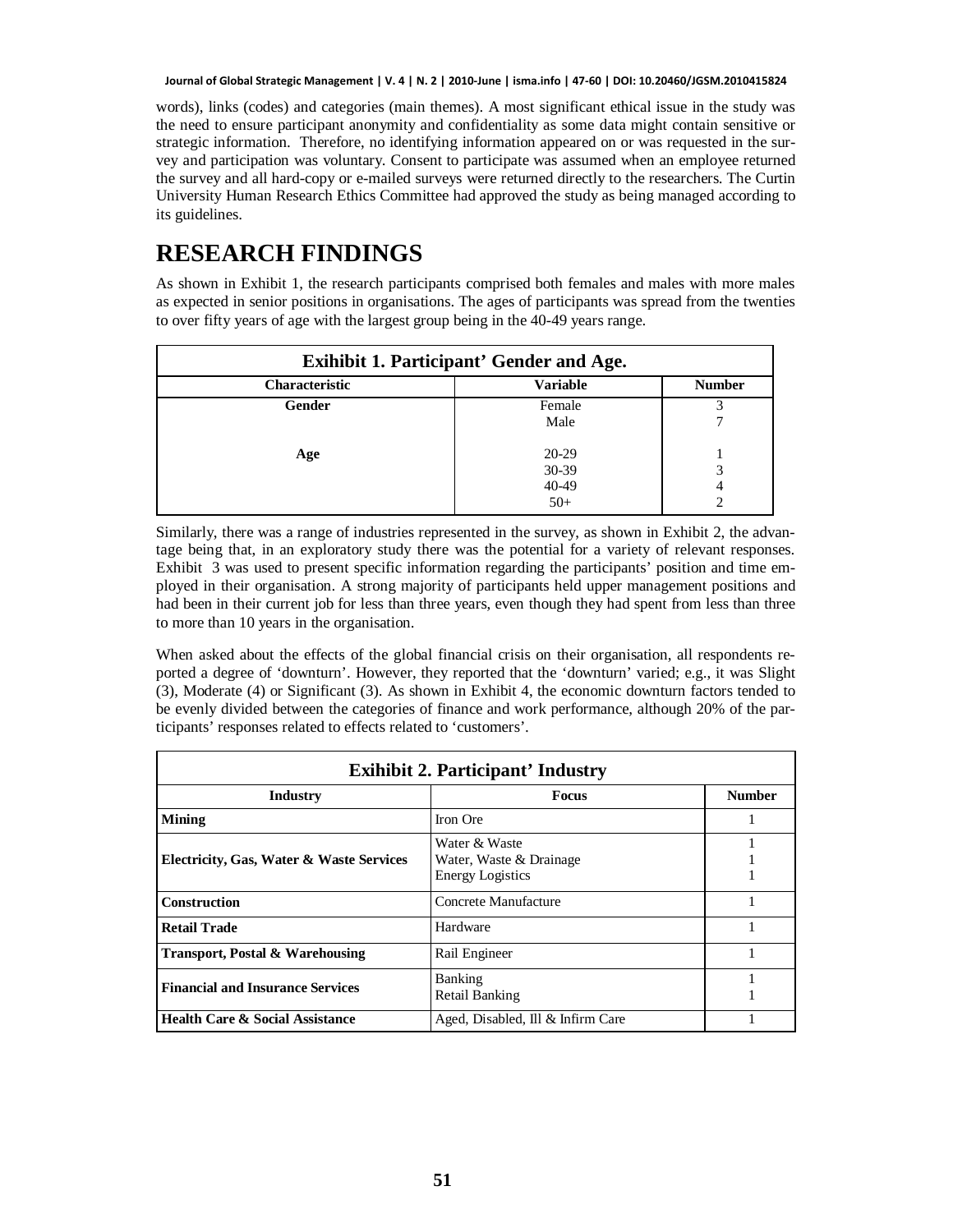| <b>Exihibit 3. Participant' Position in Organisation</b> |                                                                   |               |
|----------------------------------------------------------|-------------------------------------------------------------------|---------------|
| <b>Characteristic</b>                                    | <b>Variable</b>                                                   | <b>Number</b> |
| <b>Organisational Level</b>                              | Supervisory<br>Middle management<br>Upper management<br>Executive | O             |
| <b>Time in Organisation</b>                              | Less than 3 years<br>3-5 Years<br>6-10 Years<br>$10+Years$        | 3             |
| <b>Time in Current Job</b>                               | Less than 3 years<br>3-5 Years<br>6-10 Years<br>$10+Years$        | 6             |

The types of decisions used by the organisation in responding to the economic downturn were posited as being strategic (long-term), improvisation (short-term) or a combination of both. The initial response by participants indicated that no organisation used strategic or improvised decisions alone; i.e., all ten organisations used a combination of decision types to maximise their outcomes. Moreover, the respondents' answers indicated an equal number of specific decisions in the 'strategic' (6) and 'improvisation' (6) categories. In addition, there were 9 action decisions nominated regarding a 'staff' category (Exhibit 5). The suggestion is that staffing was a central area of operational change in the organisation's response to the economic strictures.

Exhibit 6 presents specific actions that were effected by organisations in responding to the financial crisis; some organisations used more than one response, so the total number of responses does not add to ten. 'Downsizing' was the most common response by organisations, though the 'Form alliances' and 'Restructure'

actions were used by more than one organisation; the use of a 'Merger' involved only one organisation. However, in addition to the four categories suggested, participants listed six 'Other' responses, as shown in Exhibit 6.

| <b>Exihibit 4. Economic Downturn Factors</b>                                                                                                                                             |                   |  |
|------------------------------------------------------------------------------------------------------------------------------------------------------------------------------------------|-------------------|--|
| Links                                                                                                                                                                                    | <b>Categories</b> |  |
| Revenue inflow<br>Cost of money<br>Loan defaults<br>Reduction in opportunities<br>Cash-based deposits<br>Funding opportunities<br><b>Sales</b><br>Government funding<br>External funding | Finance           |  |
| Vigilance<br>Efficiencies<br>Urgency<br>Slowdown<br>Nowhere near peak<br>Trouble with suppliers<br>Necessary maintenance<br>Building downturn<br>Contracts                               | Work Performance  |  |
| Customer impact<br>Demand for care services<br>Consumer confidence<br>Use of company facilities                                                                                          | Customers         |  |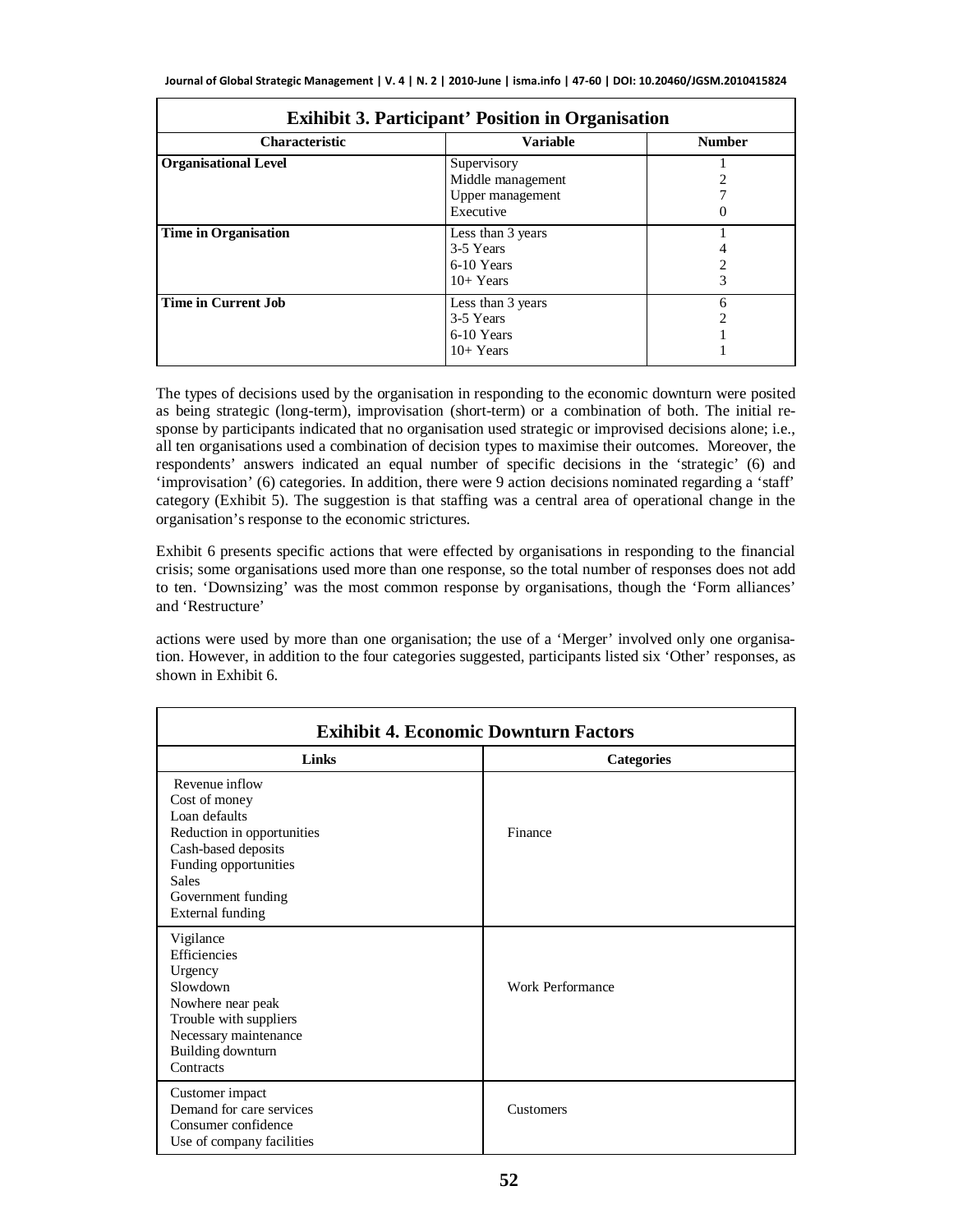| <b>Exihibit 5. Categories of Decisions</b>                                                                                                                                                    |                   |  |
|-----------------------------------------------------------------------------------------------------------------------------------------------------------------------------------------------|-------------------|--|
| Links                                                                                                                                                                                         | <b>Categories</b> |  |
| Borrowing of funds<br>Credit/lending policies<br>Longer-term impacts<br><b>Quality human resources</b><br>Rethinking core business<br>Divisions joined together                               | Strategic         |  |
| Moratorium on new equipment<br>Moratorium on investments<br>Reduced duplication of services<br>Budget cuts<br>Retail prices reduced<br>New equipment orders on hold                           | Improvisation     |  |
| Reduce staff numbers<br>Staff reduction<br>More accountability<br>Retrenched staff<br>No replacement of staff<br>No overtime<br>Staff forced to take leave<br>Conditions of employees reduced | <b>Staff</b>      |  |

| <b>Exihibit 6. Organisational Responses to Downturn</b> |        |               |                                                              |
|---------------------------------------------------------|--------|---------------|--------------------------------------------------------------|
|                                                         | Action | <b>Number</b> | <b>Details</b>                                               |
|                                                         |        |               | 'Other' responses included:                                  |
| Downsize                                                | 4      |               | * Business improvement                                       |
| Restructure                                             |        |               | * Use of suppliers                                           |
| Merge                                                   |        |               | * Replacement of staff by natural attrition                  |
| Form alliances                                          |        |               | * Rethink core business                                      |
| Other                                                   | 4      |               | * Reduce duplication of Services                             |
|                                                         |        |               | * Conservative expansion to take advantage of<br>lower costs |

When asked about what had triggered the organisation to make decisions for change, fourteen different items were linked from the key words provided by participants (Exhibit 7). The links were placed into one of the three categories of internal or external pressures or standard organisational practices.

| <b>Exihibit 7. Reasons for Organisational Decisions</b>                                                                                           |                    |  |
|---------------------------------------------------------------------------------------------------------------------------------------------------|--------------------|--|
| Links                                                                                                                                             | <b>Categories</b>  |  |
| Need to stay in business $-$ no other way<br>Self-protection & survival<br>State government decision                                              | External pressures |  |
| Financial sustainability<br>Desire to maintain service levels<br>Monthly profit figures<br>Efficiency measuring<br>Amount of work in progress     | Internal pressures |  |
| Constant review<br>Constant monitoring<br>Shareholder input<br>Management review<br>Review of needs of workers<br>Focus on business opportunities | Standard practices |  |

## **Exihibit 5. Categories of Decisions**

 $\overline{ }$ 

**F**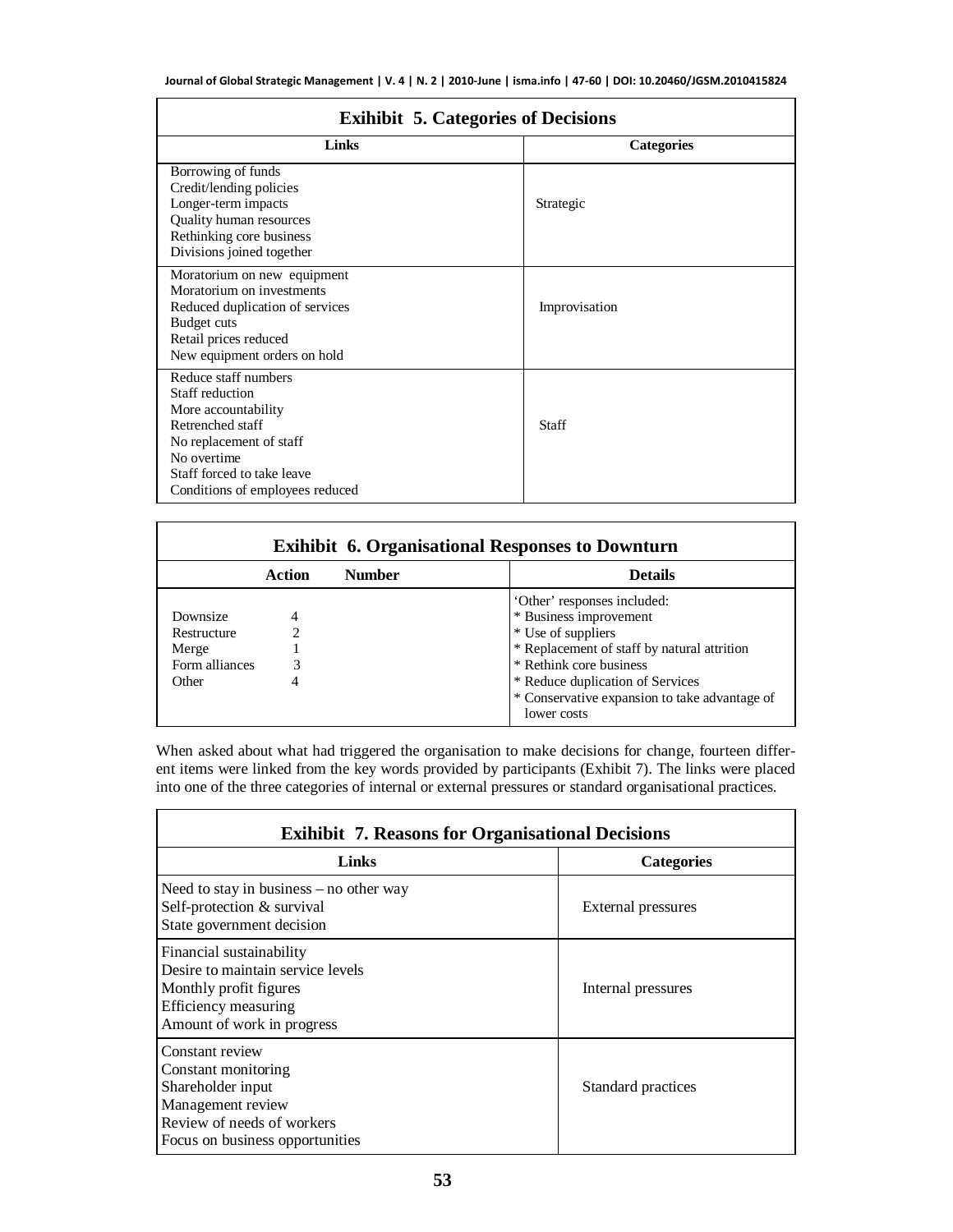When asked if there was a generally accepted procedure to deal with chosen strategies in their organisation, only eight of the ten replied in the affirmative. Nevertheless, twelve different links were identified from the participants' responses (Exhibit 8). The three categories of organisational procedures were identified as arising from management processes, factors related to decision-makers and a number of non-formal procedures. Participants reported five information sources that were used by the organisation in order to investigate the need for changes to strategy (Exhibit 9). Most organisations used more than one source, which accounts for the tally of sources exceeding ten. In addition, the 'other' category had two items, each of which was nominated by only one person. The responses indicate that external market analysis and the driving vision of top management are the two major information sources for prosecuting change.

Another aspect of effecting change in an organisation relates to the need for effective communication of the change decision and operational imperatives (Results are reported in exhibit 10). In the current study, 9 out of 10 participants reported that use of 'meetings' was essential. At the next level, each nominated on seven occasions were use of 'email', 'intranet' and 'employee training sessions'. In retrospect, the item 'employee training sessions' may have been better listed as 'employee information

| <b>Exihibit 8. Procedures to Implement with Strategies</b>                                                                                               |                        |  |
|----------------------------------------------------------------------------------------------------------------------------------------------------------|------------------------|--|
| Links                                                                                                                                                    | <b>Categories</b>      |  |
| Standard management processes<br>Strategic planning processes<br>Industry codes and explanations<br>Clear strategic plan<br>Always reviewed and followed | Management processes   |  |
| Enhanced to take account of factors specific to alliance partners<br>Decisions made by the Board<br>Decisions by senior staff                            | Decision-maker factors |  |
| Very quick decisions<br>Knee jerk reactions<br>Not much planning                                                                                         | Non-formal             |  |

| <b>Exihibit 9. Information Sources for Strategy Change</b> |            |  |
|------------------------------------------------------------|------------|--|
| <b>Information Sources</b>                                 | No. $x/10$ |  |
| Executive network contacts                                 |            |  |
| Driving vision of top management                           |            |  |
| Analysis by organisation's marketing department            |            |  |
| External market analysis                                   | 6          |  |
| Low level (bottom up)                                      |            |  |
| $Other -$                                                  | ↑          |  |
| mining slowed                                              |            |  |
| government policy                                          |            |  |

| <b>Exihibit 10. Organisational Change Communication</b> |            |  |
|---------------------------------------------------------|------------|--|
| <b>Type of Communication</b>                            | No. $x/10$ |  |
| Meetings                                                | 9          |  |
| Email                                                   |            |  |
| Intranet                                                |            |  |
| Internal newsletter                                     |            |  |
| Internal memorandum                                     |            |  |
| Employee training sessions                              |            |  |
| Informal grapevine                                      |            |  |
| Other $-$                                               |            |  |
| CEO message                                             |            |  |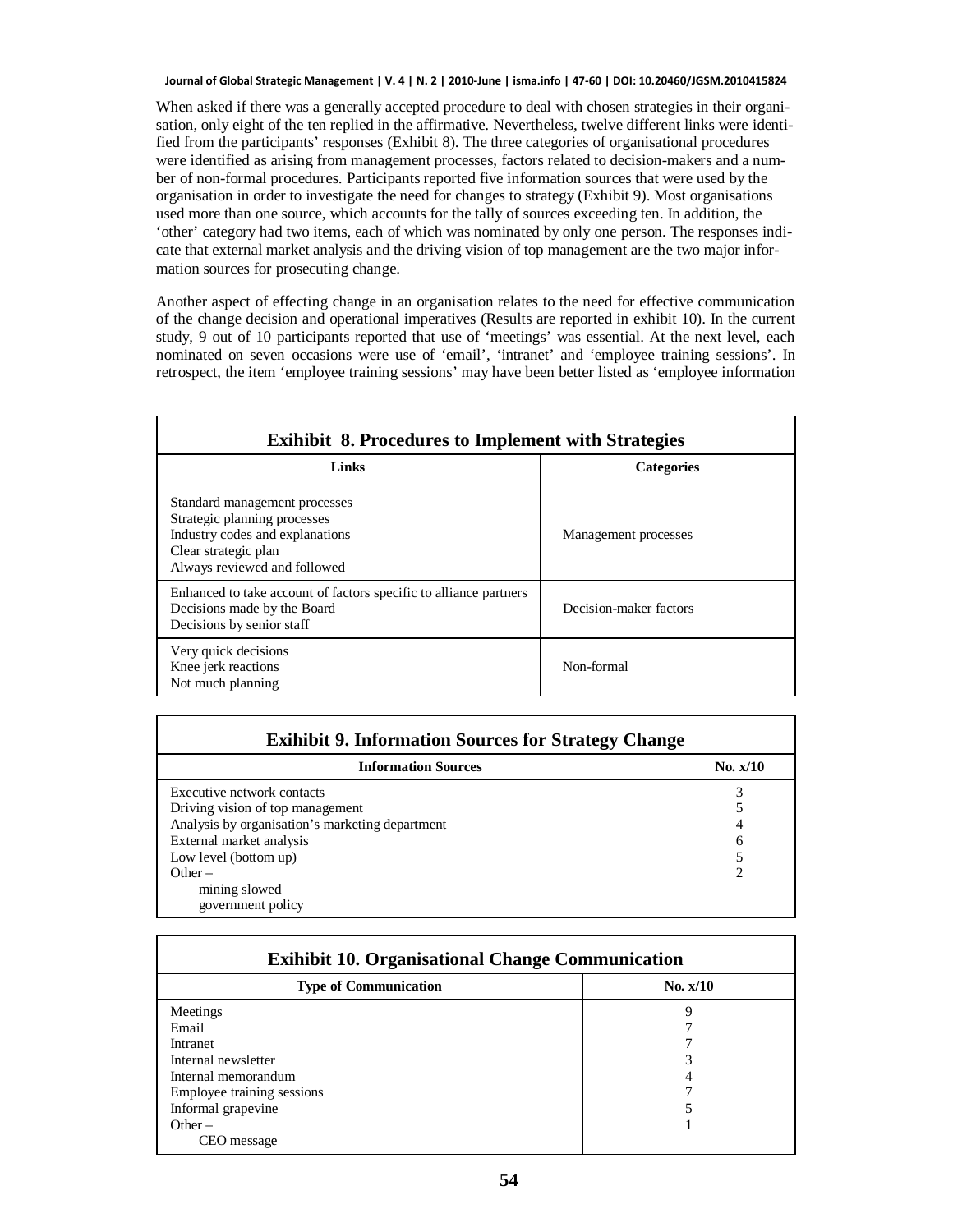sessions'. Another feature of interest was that 5 out of the 10 respondents identified the 'informal grapevine' as being an important communication type in relation to organisational change.

As indicated in Exhibit 11, there were nineteen links specifically related to employees' reaction to the uncertainty that resulted from changes to organisational strategy associated with the global financial crisis. From the links developed from the key words used in participants' responses, three major categories of reaction were identified; viz., categories based on opinion, assumption and principle which defined the level of intensity of employee reaction.

The three categories match three levels of awareness as a basis for action. At the 'consciousness' level, one is aware of the existence of uncertainty without it creating a strong emotional response; i.e., there is a balanced, if not positive approach. At the 'concern' level, one's consciousness of the situation is rather more serious and one feels more engaged emotionally. Finally, the 'reaction' level of one's emotional connection to the issue is strong and critical to the stage of creating serious stress and a negative response, even in association with others.

Similarly, participants' were asked about their own, personal reaction to the uncertainty that resulted from changes to organisational strategy associated with the global financial crisis. Again, the same

 $\mathsf I$ 

| <b>Exihibit 11. Employee's Reaction to Uncertainty</b>                                                                                                                                                                                                               |                   |  |
|----------------------------------------------------------------------------------------------------------------------------------------------------------------------------------------------------------------------------------------------------------------------|-------------------|--|
| Links                                                                                                                                                                                                                                                                | <b>Categories</b> |  |
| Not too bad for business<br>Limited uncertainty<br>Effects moderate<br>Awareness of environment/changes<br>Employees reacted well overall<br>Open & transparent organisation                                                                                         | Consciousness     |  |
| Unsettled by redundancies<br>Some concern but staff understood and accepted necessary<br>changes<br>A little stressed<br>Not happy about salaries – all staff had financial commitments                                                                              | Concern           |  |
| Staff feel threatened<br>Nothing safe<br>Uncertainty about industry as a whole.<br>Uncertainty about keeping jobs<br>Worried about jobs<br>A lot of unrest<br>Threat of industrial action<br>Friction & trouble over lost jobs<br>Some in union disrupted operations | Reaction          |  |

| <b>Exihibit 12. Participants' Reaction to Uncertainty</b>                                                                                                                                                                   |                   |  |
|-----------------------------------------------------------------------------------------------------------------------------------------------------------------------------------------------------------------------------|-------------------|--|
| Links                                                                                                                                                                                                                       | <b>Categories</b> |  |
| No problems<br>Heavy workload caused fatigue<br>Knew job was safe<br>Needed time to reassure staff<br>Needed time to keep staff up-to-date<br>Not really affected – some workload increase<br>Didn't feel threatened myself | Consciousness     |  |
| Limited uncertainty<br>Some concern<br>Accepted necessary changes<br>Mostly worried about having to retrench people.<br>Was worried then relieved when I didn't lose my job                                                 | Concern           |  |
| [No responses]                                                                                                                                                                                                              | Reaction          |  |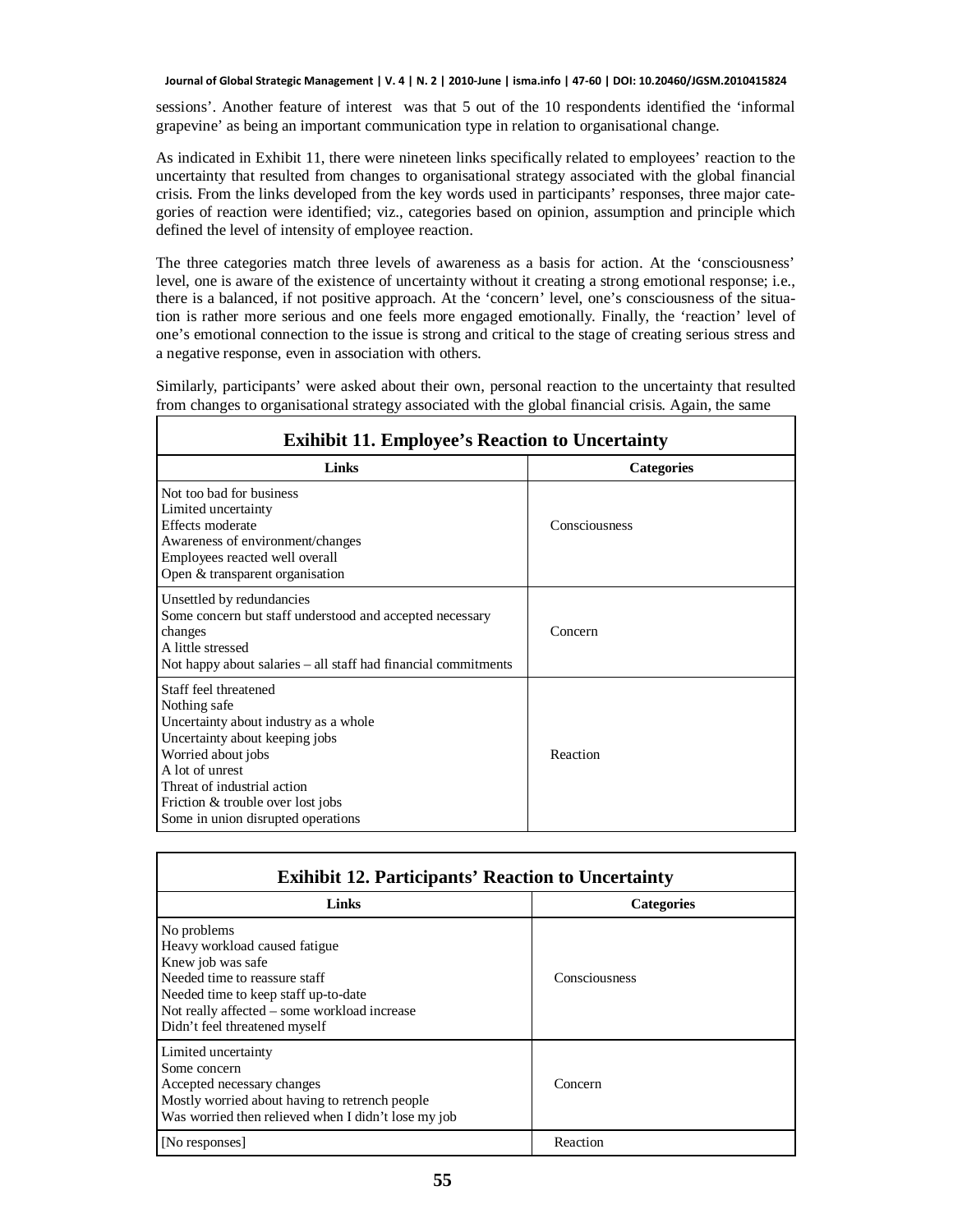| <b>Exihibit 13. Organisational Support for Employees</b>                                                                                                                                                                  |                   |
|---------------------------------------------------------------------------------------------------------------------------------------------------------------------------------------------------------------------------|-------------------|
| Links                                                                                                                                                                                                                     | <b>Categories</b> |
| Retain open dialogue<br>Honesty<br>Consultation with union reps<br>Uses an inclusive, consultative model                                                                                                                  | Plus              |
| It doesn't<br>Not much concern shown really<br>Predominant culture is 'avoid'<br>Respond aggressively<br>Not well done<br>Little support offered<br>Uncertain business<br>No specific action to handle employee reactions | Minus             |
| Management surveys - feedback loops<br>Numerous 'open-space' meetings to allow wide-ranging contri-<br>butions<br>Managers mainstay for employee relations                                                                | Interesting       |

three categories were used (Table 12). In this case, no research participants indicated that they were in the 'reaction' group. Judging from the links in the other two categories, it may be argued that, as senior officers in their organisation, they were aware of the uncertainty, but not threatened directly by it.

Finally, participants were asked to describe how their organisation coped with employee responses caused by the uncertain economic climate of the crisis. Fifteen different links were identified from key words used in the responses (Exhibit 13). One means of categorising the responses was to separate them into positive (Plus), negative (Minus) and neither plus nor minus (Interesting) groups using the PMI model (De Bono 1993).

## **DISCUSSION OF FINDINGS AND CONCLUSION**

Although, no research participants indicated that they were in the reaction to the crisis group or they were threatened by crisis and uncertainty (this can be explained by our sample characteristics, e.g. location in a wealthy state of Western Australia which was not significantly affected by the 2008 financial crisis), all of them admitted their awareness of the crisis and uncertainty. All respondents expressed an urgent need for improved communication both within and outside organisations, e.g. having meetings with key stakeholders and with other staff members in order to integrate and exchange knowledge from outside the organisation. This is aligned with previous studies (e.g. Savory, 2006) which reported that challenges of the economic environment require not so much discovery of novelty, rather, such environment requests rationalization and reconfiguring of existing knowledge. Our data demonstrates that the learning of new knowledge and rediscovery of existing knowledge is happening in collaboration with business associates and other actors of organisational nets. This finding also supports the previous literature on the role of strategic nets intentionally created by organisations and particularly intensively used in time of uncertainty as "safety nets".

This study investigated how organisations can identify new opportunities by prompt response to the challenges of the dynamically changing environment and flexible movement towards the market demand. This study is adding to the dynamic resource-based view of strategy by incorporating the assessment of the business networks of the chosen organisation and investigating how the organisation is learning from its clients and other network participants. Our finding is that in time of crisis and uncertainty organisations source the knowledge both within and outside. Our data highlights that uncertainty promote organisations' quest for ongoing learning, consultancy and collaboration with key stakeholders, closer customer and supplier involvement in product and service specification for major customers, and fostering knowledge exchange.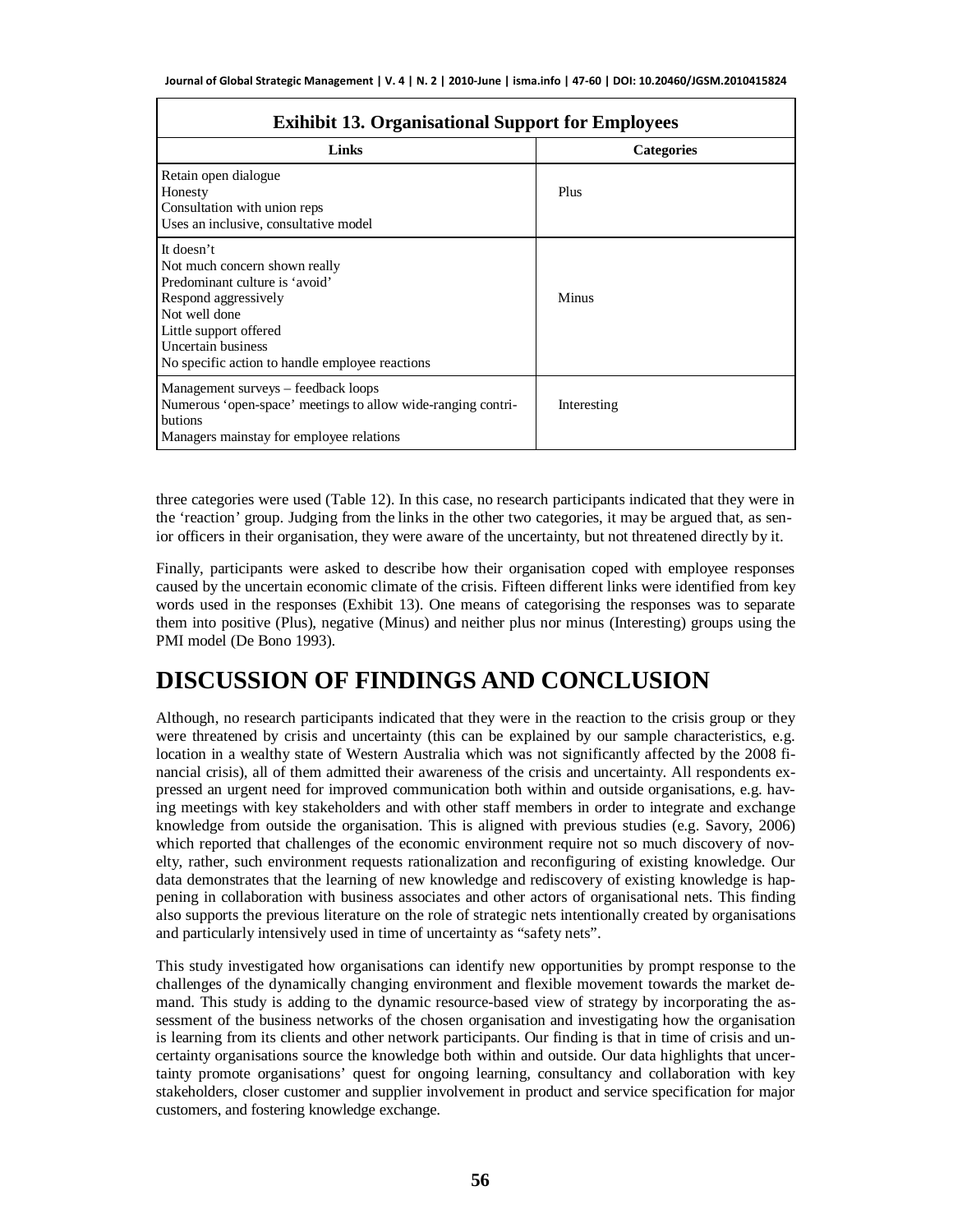The results provide insight into the organisational learning in networks and developing dynamic capabilities in response to the changes in the external environment. Because organisations learn from the environment, including through their business networks, they can foster their internal knowledge transfer and organisational learning. This flexibility and speedy response to the market enable organisations to develop new sources of a competitive advantage and sustain existing competitive advantage. Organisational learning and knowledge are key drivers of dynamic capabilities which allow organisations to respond to the challenges of the complex and dynamic environment.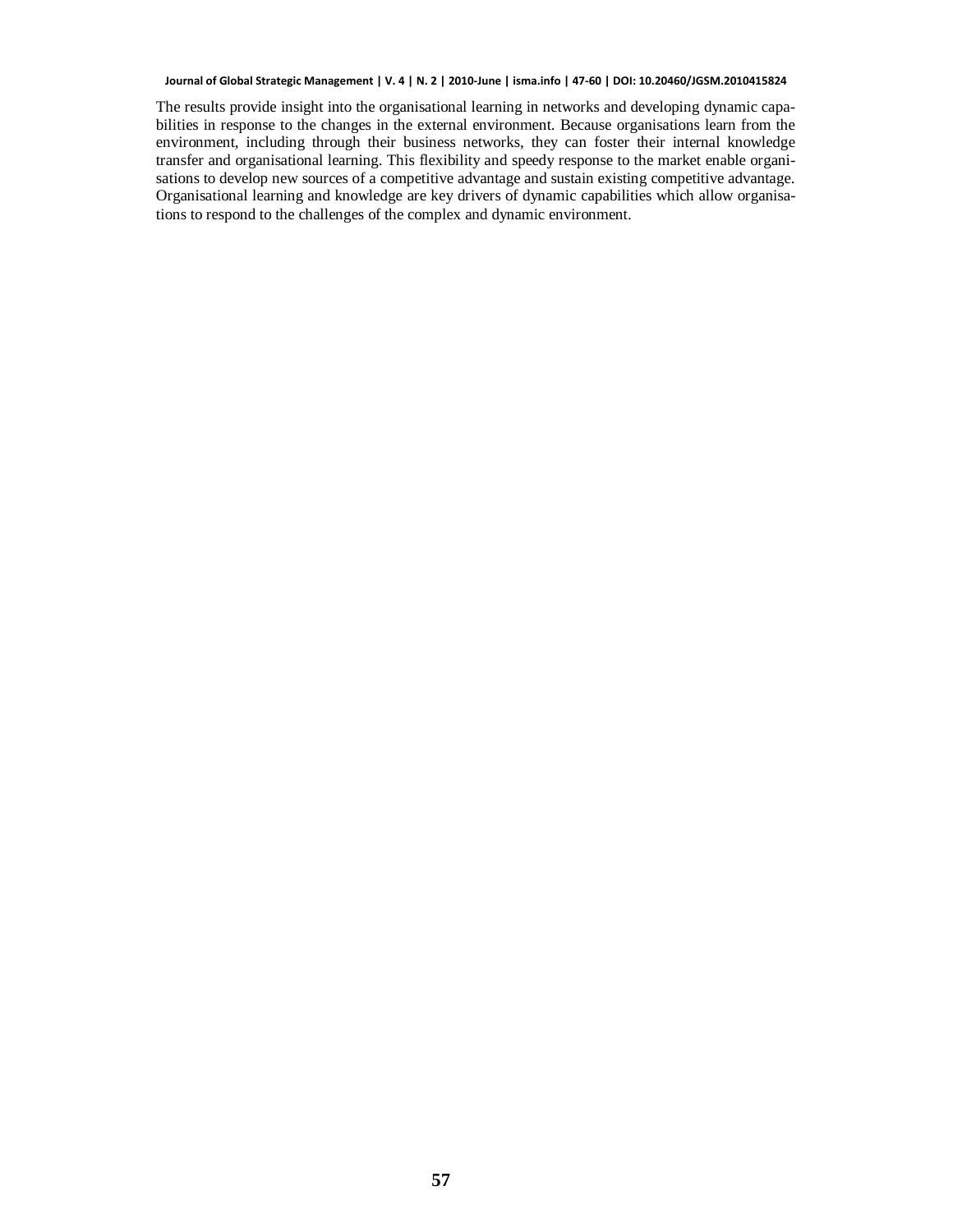# **REFERENCES**

Aronson, J. 1994 "A pragmatic view of thematic analysis". The Qualitative Report, 2 (1), Spring, 3 pages.

Barney JB. 1986. Strategic factor markets: expectations, luck, and business strategy. Management Science 32(10): 1231-1241

Bierly, P. and Chakrabarti, A. (1996). Generic Knowledge Strategies in the U.S. Pharmaceutical Industry. Strategic Management Journal 17 (Winter Special Issue): 123-135.

Boisot, M. and Lu, X. H. (2007). Competing and Collaborating in Networks: Is Organizing Just a Game?. Strategic Networks: Learning to Compete, Strategic Management Society Book Series. Gibbert, M., and Durand, T., (Eds), Oxford: Blackwell Publishing, 2007.

Creswell, J.W. 2003 Research design: Qualitative, quantitative and mixed methods approaches, 2nd edn. Thousand Oaks, CA; Sage Publications.

Creswell, J.W. 1998 Qualitative inquiry and research design: Choosing among five traditions. Thousand Oaks, CA; Sage Publications.

Cunha, M. P e and Cunha, J. V. da (2006). Towards a complexity theory of strategy, Management Decision, 44 (7): 839-850.

De Bono, E. 1993 Serious Creativity. New York, NY; HarperBusiness.

Doz, Y. (2007). The Need for Strategic Agility: How to Induce Strategic Renewal and Rebuild Corporate Strategies, Copenhagen Conference on Strategic Management, 11-12 December, Copenhagen Business School.

Døving, E. and Gooderham, P. N. (2008). Dynamic Capabilities as antecedents of the scope of related diversification: the Case of Small Firm Accountancy practices Strategic Management Journal, 29: 841 –857.

Dyer, J. H. and Wujin, C. (2000). The determinants of trust in supplier-automaker relationships in US, Japan and Korea, Journal of International Business Studies, 31 (2): p. 259-285.

Eisenhardt, Kathleen (1989), 'Building Theories from Case Study Research', Academy of Management Review, 14, 4.

Eisenhardt, K. M. and Brown, S. L. (1998). Time pacing: competing in markets that won't stand still, Harvard Business Review, 76: 59-69.

Eisenhardt, K.M. and Martin, J.A. (2000), 'Dynamic Capabilities: What Are They?', Strategic Management Journal, 21:3, 1105–1121.

Giorgi, A.P. and Giorgi, B.M. 2003 The descriptive phenomenological psychological method. In P.M. Camic, J.E. Rhodes and L.Yardley (eds), Qualitative research in psychology: Expanding perspectives in methodology and design. Washington, DC; American Psychological Association. .

Gulati, R. N., Nohria, N, and Zaheer, A. (2000). Strategic Networks. Strategic Management Journal , Special Issue 21 (3): 203 – 215

Hamel, G. and Valikangas, L. (2003), 'The Quest for Resilience', Harvard Business Review September, 52–63.

Hitt, M., Keats, B., Demarie, S. (1998). Navigating in the new competitive landscape: building strategic flexibility and competitive advantage in the  $21<sup>st</sup>$  century, Academy of Management Executive, 12 (4): 22-43.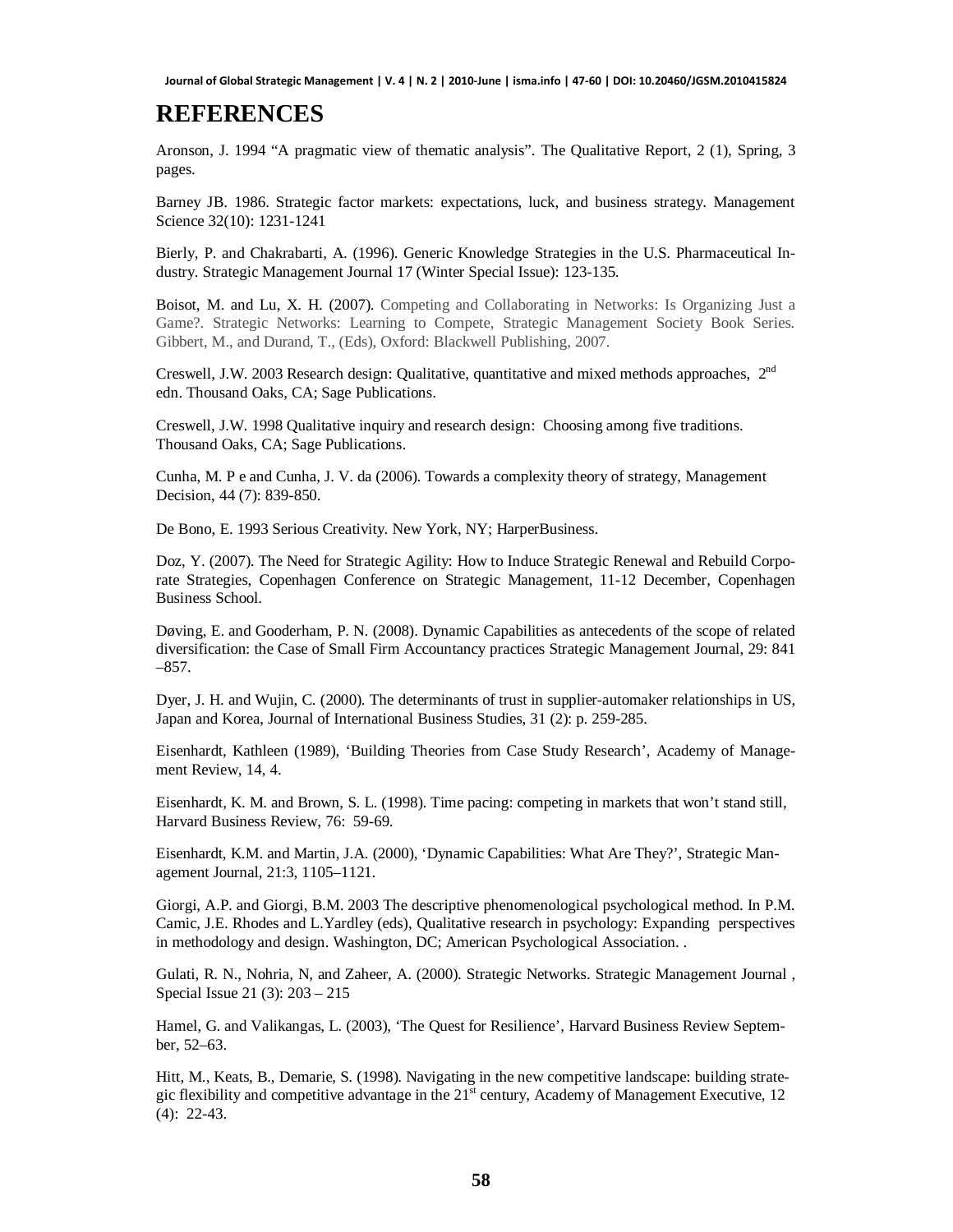Hong, J., Kianto, A. and Kyläheiko, K. (2008) Moving Cultures and the Creation of New Knowledge and Dynamic Capabilities in Emerging Markets Knowledge and Process Management , 15 (3): 196– 202.

Huemer, L. (2004). Activating trust: the redefinition of roles and relationships in an international construction project. International Marketing Review, 21 (2): 187- 201.

Jabri, M. 2006 "Narrative genre, social context, and the management of people: Intimations from the PRC. Asia Pacific Journal of Human Resources, 44 (3), 364-373.

Jansson, H. and Sandberg, S. (2008). Internationalization of small and medium sized enterprises in the Baltic Sea Region. Journal of International Management, 14 (1), 65-77.

Judge, B. and Blocker, M (2008) Assessing.Organizational Capacity for Change:Evolution of a Research Stream European Journal of Management, 24 (4), 15-28

Liu, T-L. (2005). Impacts on Improvement of Organisational Synthetic Value Caused by social Network Relationship, Journal of American Academy of Business, 6 (1): 102-109.

Luo, Y. (2003). Industrial dynamics and managerial networking in an emerging market: the case of China. Strategic Management Journa, 24 (13): 1315-1327

McEvily, S. K., Eisenhardt, K.M., and Prescott, J.E. (2004). The global acquisition, leverage and protection of technological competencies. Strategic Management Journal August-September Special Issue 25(8-9): 713-722.

Minzberg, H. (1994). The rise and the fall of strategic planning. New York: Free press.

Möller, K. I. and Rajala, A. (2007). Rise of strategic nets – new models of value creation. Industrial Marketing Management, 36, 895-908.

Möller and Svahn (2003) Managing Strategic Nets: A Capability Perspective Marketing Theory, 3 (2): 209-234.

Penrose, Edith T. (1959), The theory of the growth of the firm. Oxford: Basil Blackwell.

Powel, W. W. (1990). Neither market nor hierarchy: network forms of organisation, in L. L. Cumming and B. m. Staw (eds.) Research in Organisational Behaviour: 295-336. Greenwich, CT: JAI Press.

Rumelt, D.P., (1984), Towards a Strategic Theory of the Firm. Alternative theories of the firm; 2002, (2) pp. 286-300, Elgar Reference Collection. International Library of Critical Writings in Economics, vol. 154. Cheltenham, U.K. and Northampton, Mass.: Elgar; distributed by American International Distribution Corporation, Williston, Vt.,

Russell, R.C. 2006 "Expatriate managers' immersion in another culture: a phenomenological study of lived experiences". A PhD dissertation. Perth, Western Australia; Curtin University of Technology.

Savory, C., (2006). Translating knowledge to build teachnological competence. Management Decision, 44 (8): 1052-1075.

Stacy, R. E. (1996). Complexity and creativity in organisations. San Francisco, CA: Berret-Koehler.

Teece, D. J., Pisano, G., and Shuen, A. (1997). Dynamic capabilities and strategic management. Strategic Management Journal 18(7): 509-553.

Tripsas M. (1997). Unraveling the process of creative destruction: complementary assets and incumbent survival in the typesetter industry. Strategic Management Journal , Summer Special Issue 18: 119 -142.

Tsoukas, H. (1996). The firm as a distributed knowledge system: a constructionist approach, Strategic Management Journal, 17: 11-25.